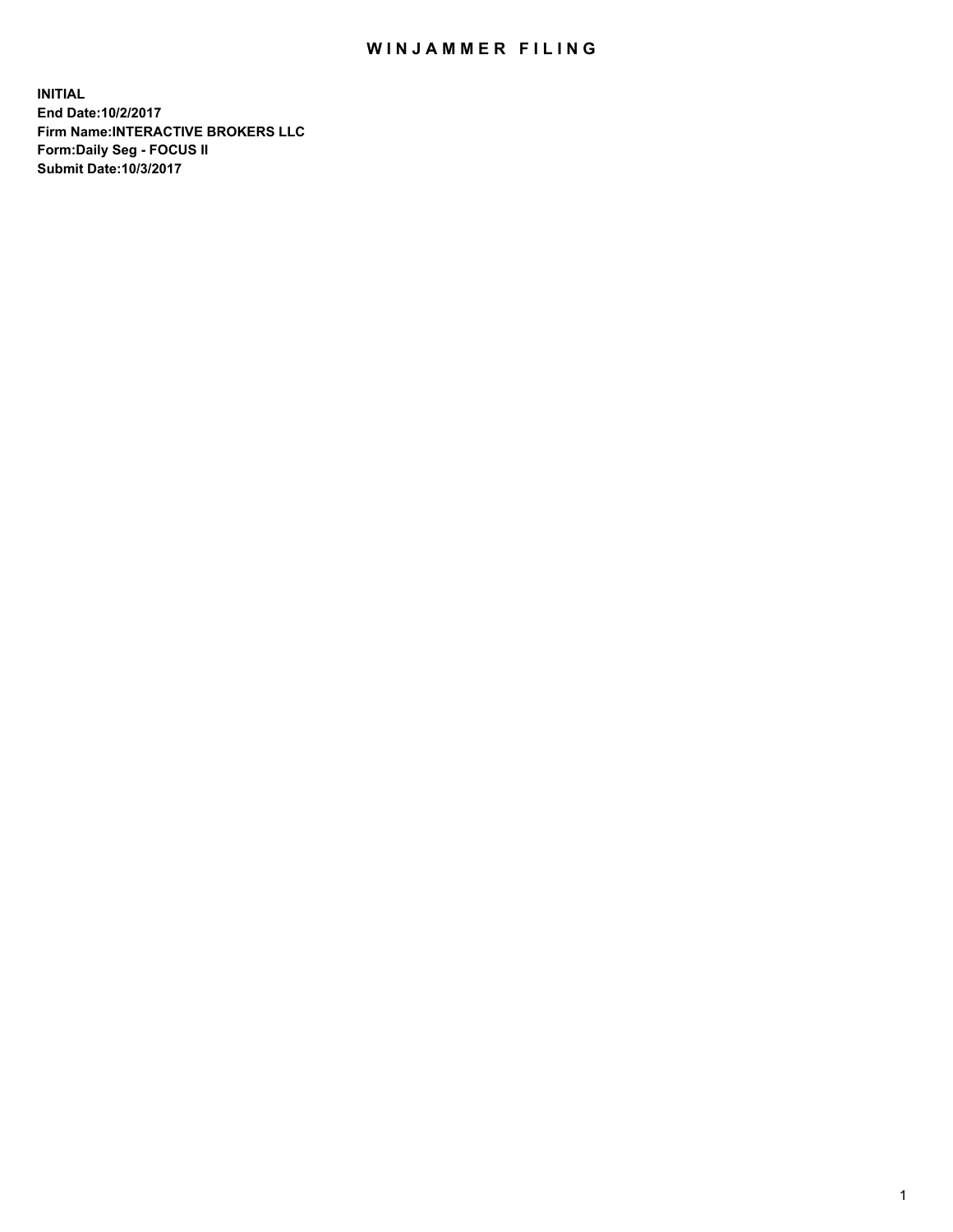## **INITIAL End Date:10/2/2017 Firm Name:INTERACTIVE BROKERS LLC Form:Daily Seg - FOCUS II Submit Date:10/3/2017 Daily Segregation - Cover Page**

| Name of Company<br><b>Contact Name</b><br><b>Contact Phone Number</b><br><b>Contact Email Address</b>                                                                                                                                                                                                                          | <b>INTERACTIVE BROKERS LLC</b><br><b>James Menicucci</b><br>203-618-8085<br>jmenicucci@interactivebrokers.c<br>om |
|--------------------------------------------------------------------------------------------------------------------------------------------------------------------------------------------------------------------------------------------------------------------------------------------------------------------------------|-------------------------------------------------------------------------------------------------------------------|
| FCM's Customer Segregated Funds Residual Interest Target (choose one):<br>a. Minimum dollar amount: ; or<br>b. Minimum percentage of customer segregated funds required:%; or<br>c. Dollar amount range between: and; or<br>d. Percentage range of customer segregated funds required between:% and%.                          | $\overline{\mathbf{0}}$<br>0<br>155,000,000 245,000,000<br>0 <sub>0</sub>                                         |
| FCM's Customer Secured Amount Funds Residual Interest Target (choose one):<br>a. Minimum dollar amount: ; or<br>b. Minimum percentage of customer secured funds required:%; or<br>c. Dollar amount range between: and; or<br>d. Percentage range of customer secured funds required between: % and %.                          | $\overline{\mathbf{0}}$<br>0<br>80,000,000 120,000,000<br>0 <sub>0</sub>                                          |
| FCM's Cleared Swaps Customer Collateral Residual Interest Target (choose one):<br>a. Minimum dollar amount: ; or<br>b. Minimum percentage of cleared swaps customer collateral required:% ; or<br>c. Dollar amount range between: and; or<br>d. Percentage range of cleared swaps customer collateral required between:% and%. | $\overline{\mathbf{0}}$<br>$\overline{\mathbf{0}}$<br>0 <sub>0</sub><br><u>00</u>                                 |

Attach supporting documents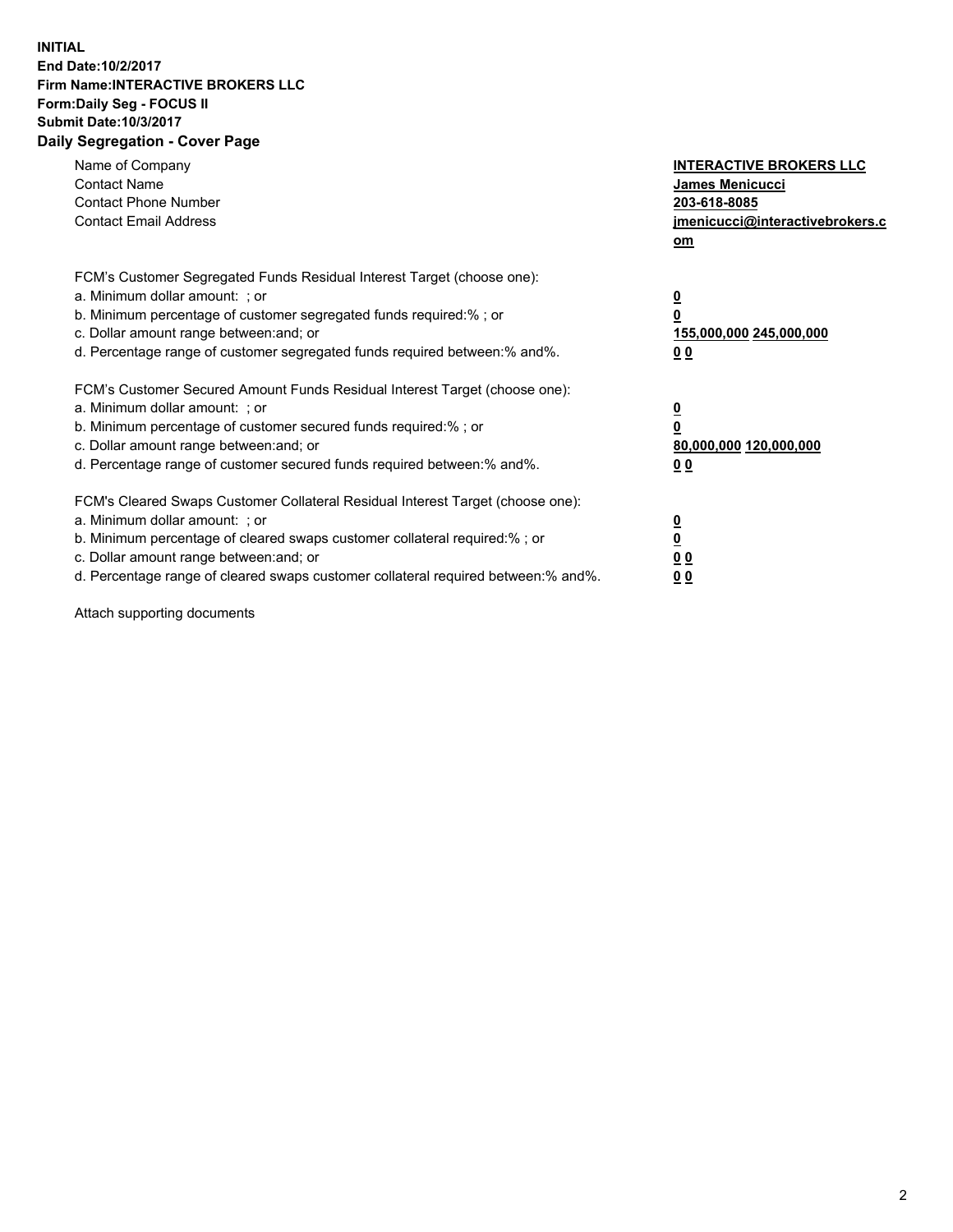## **INITIAL End Date:10/2/2017 Firm Name:INTERACTIVE BROKERS LLC Form:Daily Seg - FOCUS II Submit Date:10/3/2017 Daily Segregation - Secured Amounts**

|     | Daily Segregation - Secured Amounts                                                         |                                   |
|-----|---------------------------------------------------------------------------------------------|-----------------------------------|
|     | Foreign Futures and Foreign Options Secured Amounts                                         |                                   |
|     | Amount required to be set aside pursuant to law, rule or regulation of a foreign            | $0$ [7305]                        |
|     | government or a rule of a self-regulatory organization authorized thereunder                |                                   |
| 1.  | Net ledger balance - Foreign Futures and Foreign Option Trading - All Customers             |                                   |
|     | A. Cash                                                                                     | 386,753,441 [7315]                |
|     | B. Securities (at market)                                                                   | $0$ [7317]                        |
| 2.  |                                                                                             |                                   |
|     | Net unrealized profit (loss) in open futures contracts traded on a foreign board of trade   | 11,673,944 [7325]                 |
| 3.  | Exchange traded options                                                                     |                                   |
|     | a. Market value of open option contracts purchased on a foreign board of trade              | 60,940 [7335]                     |
|     | b. Market value of open contracts granted (sold) on a foreign board of trade                | $-113,360$ [7337]                 |
| 4.  | Net equity (deficit) (add lines 1. 2. and 3.)                                               | 398,374,965 [7345]                |
| 5.  | Account liquidating to a deficit and account with a debit balances - gross amount           | $6,139$ [7351]                    |
|     | Less: amount offset by customer owned securities                                            | 0 [7352] 6,139 [7354]             |
| 6.  | Amount required to be set aside as the secured amount - Net Liquidating Equity              | 398,381,104 [7355]                |
|     | Method (add lines 4 and 5)                                                                  |                                   |
| 7.  | Greater of amount required to be set aside pursuant to foreign jurisdiction (above) or line | 398,381,104 [7360]                |
|     | 6.                                                                                          |                                   |
|     | FUNDS DEPOSITED IN SEPARATE REGULATION 30.7 ACCOUNTS                                        |                                   |
| 1.  | Cash in banks                                                                               |                                   |
|     | A. Banks located in the United States                                                       | 101,968,964 [7500]                |
|     | B. Other banks qualified under Regulation 30.7                                              | 0 [7520] 101,968,964 [7530]       |
| 2.  | Securities                                                                                  |                                   |
|     | A. In safekeeping with banks located in the United States                                   | 343,809,820 [7540]                |
|     | B. In safekeeping with other banks qualified under Regulation 30.7                          | 0 [7560] 343,809,820 [7570]       |
| 3.  | Equities with registered futures commission merchants                                       |                                   |
|     | A. Cash                                                                                     | $0$ [7580]                        |
|     | <b>B.</b> Securities                                                                        | $0$ [7590]                        |
|     | C. Unrealized gain (loss) on open futures contracts                                         | $0$ [7600]                        |
|     | D. Value of long option contracts                                                           | $0$ [7610]                        |
|     | E. Value of short option contracts                                                          | 0 [7615] 0 [7620]                 |
| 4.  | Amounts held by clearing organizations of foreign boards of trade                           |                                   |
|     | A. Cash                                                                                     |                                   |
|     | <b>B.</b> Securities                                                                        | $0$ [7640]                        |
|     |                                                                                             | $0$ [7650]                        |
|     | C. Amount due to (from) clearing organization - daily variation                             | $0$ [7660]                        |
|     | D. Value of long option contracts                                                           | $0$ [7670]                        |
|     | E. Value of short option contracts                                                          | 0 [7675] 0 [7680]                 |
| 5.  | Amounts held by members of foreign boards of trade                                          |                                   |
|     | A. Cash                                                                                     | 72,405,472 [7700]                 |
|     | <b>B.</b> Securities                                                                        | $0$ [7710]                        |
|     | C. Unrealized gain (loss) on open futures contracts                                         | 10,771,847 [7720]                 |
|     | D. Value of long option contracts                                                           | 60,940 [7730]                     |
|     | E. Value of short option contracts                                                          | -113,360 [7735] 83,124,899 [7740] |
| 6.  | Amounts with other depositories designated by a foreign board of trade                      | 0 [7760]                          |
| 7.  | Segregated funds on hand                                                                    | $0$ [7765]                        |
| 8.  | Total funds in separate section 30.7 accounts                                               | 528,903,683 [7770]                |
| 9.  | Excess (deficiency) Set Aside for Secured Amount (subtract line 7 Secured Statement         | 130,522,579 [7380]                |
|     | Page 1 from Line 8)                                                                         |                                   |
| 10. | Management Target Amount for Excess funds in separate section 30.7 accounts                 | 80,000,000 [7780]                 |
| 11. | Excess (deficiency) funds in separate 30.7 accounts over (under) Management Target          | 50,522,579 [7785]                 |
|     |                                                                                             |                                   |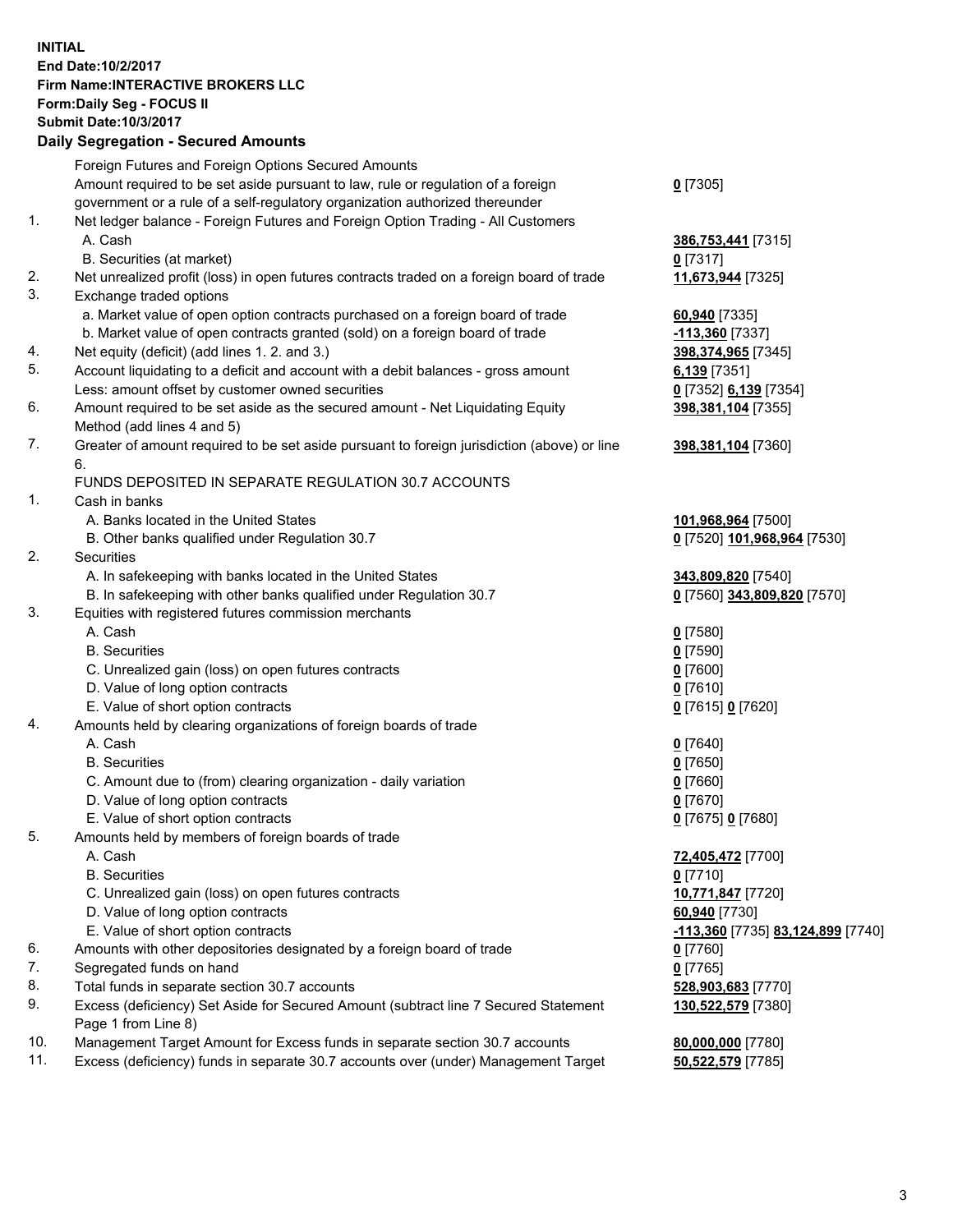**INITIAL End Date:10/2/2017 Firm Name:INTERACTIVE BROKERS LLC Form:Daily Seg - FOCUS II Submit Date:10/3/2017 Daily Segregation - Segregation Statement** SEGREGATION REQUIREMENTS(Section 4d(2) of the CEAct) 1. Net ledger balance A. Cash **4,661,357,570** [7010] B. Securities (at market) **0** [7020] 2. Net unrealized profit (loss) in open futures contracts traded on a contract market **-139,860,071** [7030] 3. Exchange traded options A. Add market value of open option contracts purchased on a contract market **89,583,586** [7032] B. Deduct market value of open option contracts granted (sold) on a contract market **-198,783,356** [7033] 4. Net equity (deficit) (add lines 1, 2 and 3) **4,412,297,729** [7040] 5. Accounts liquidating to a deficit and accounts with debit balances - gross amount **312,671** [7045] Less: amount offset by customer securities **0** [7047] **312,671** [7050] 6. Amount required to be segregated (add lines 4 and 5) **4,412,610,400** [7060] FUNDS IN SEGREGATED ACCOUNTS 7. Deposited in segregated funds bank accounts A. Cash **1,045,453,372** [7070] B. Securities representing investments of customers' funds (at market) **2,391,919,170** [7080] C. Securities held for particular customers or option customers in lieu of cash (at market) **0** [7090] 8. Margins on deposit with derivatives clearing organizations of contract markets A. Cash **522,622,145** [7100] B. Securities representing investments of customers' funds (at market) **777,801,473** [7110] C. Securities held for particular customers or option customers in lieu of cash (at market) **0** [7120] 9. Net settlement from (to) derivatives clearing organizations of contract markets **-11,432,493** [7130] 10. Exchange traded options A. Value of open long option contracts **90,510,433** [7132] B. Value of open short option contracts **-199,743,884** [7133] 11. Net equities with other FCMs A. Net liquidating equity **0** [7140] B. Securities representing investments of customers' funds (at market) **0** [7160] C. Securities held for particular customers or option customers in lieu of cash (at market) **0** [7170] 12. Segregated funds on hand **0** [7150] 13. Total amount in segregation (add lines 7 through 12) **4,617,130,216** [7180] 14. Excess (deficiency) funds in segregation (subtract line 6 from line 13) **204,519,816** [7190] 15. Management Target Amount for Excess funds in segregation **155,000,000** [7194] 16. Excess (deficiency) funds in segregation over (under) Management Target Amount **49,519,816** [7198]

Excess